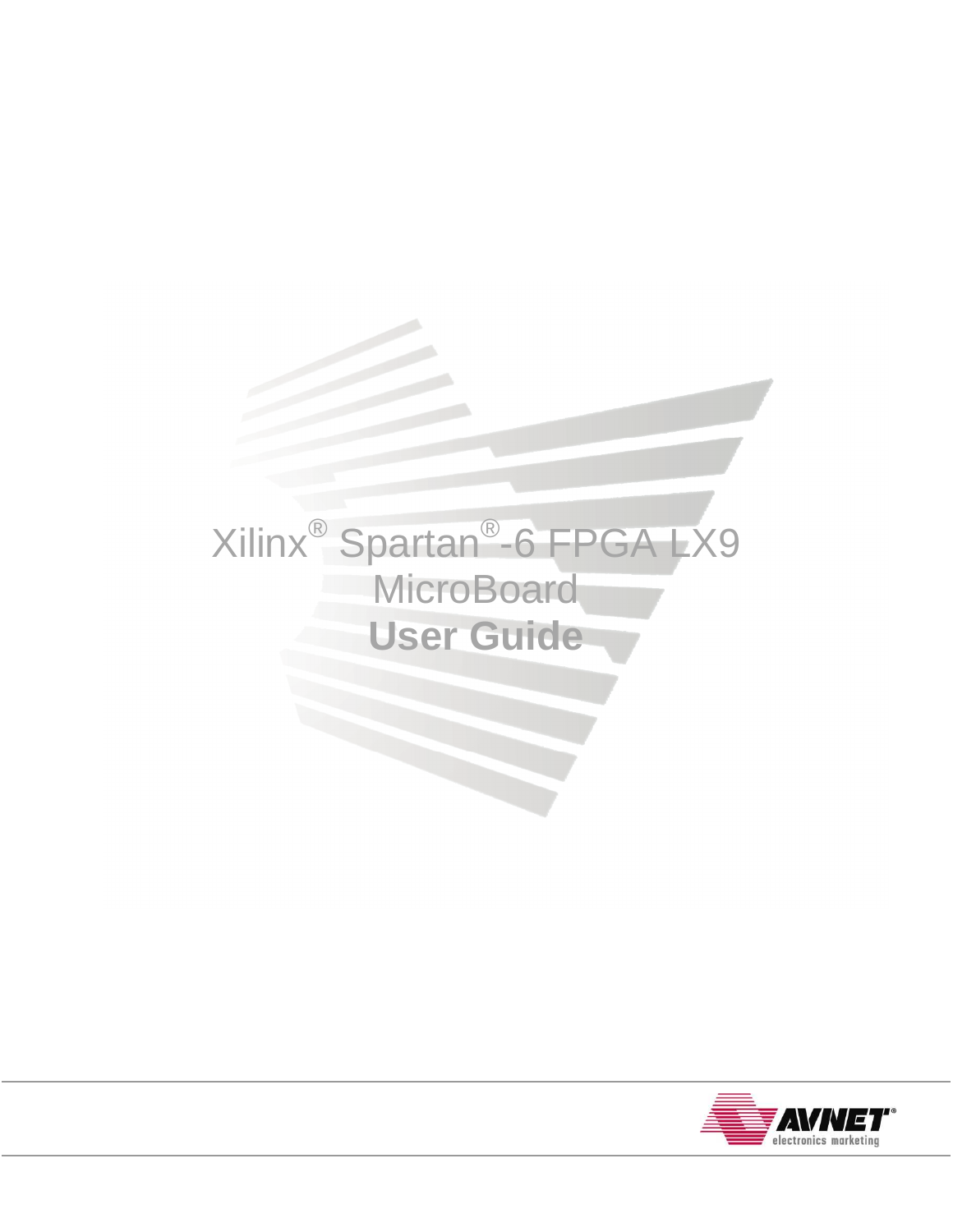### **Table of Contents**

| 1.0   |                                                                                                                     |  |
|-------|---------------------------------------------------------------------------------------------------------------------|--|
| 1.1   |                                                                                                                     |  |
| 1.2   |                                                                                                                     |  |
| 1.3   |                                                                                                                     |  |
| 1.4   |                                                                                                                     |  |
| 2.0   |                                                                                                                     |  |
| 2.1   |                                                                                                                     |  |
| 2.2   |                                                                                                                     |  |
|       | 2.2.1                                                                                                               |  |
|       | 2.2.2                                                                                                               |  |
| 2.3   |                                                                                                                     |  |
|       | 2.3.1                                                                                                               |  |
|       | 2.3.2                                                                                                               |  |
| 2.4   |                                                                                                                     |  |
|       | Universal Serial Bus (USB) 2.0, Full Speed USB-to-JTAG bridge via Atmel AT90USB162 AVR Microcontroller and<br>2.4.1 |  |
|       |                                                                                                                     |  |
|       | 2.4.2                                                                                                               |  |
|       | 10/100 Ethernet PHY via National Semiconductor DP83848J PHY and Tyco RJ45 connector  11<br>2.4.3                    |  |
| 2.5   |                                                                                                                     |  |
|       | 2.5.1                                                                                                               |  |
| 2.6   |                                                                                                                     |  |
| 2.6.1 |                                                                                                                     |  |
| 2.6.2 |                                                                                                                     |  |
|       | 2.6.3                                                                                                               |  |
| 2.7   |                                                                                                                     |  |
| 2.7.1 |                                                                                                                     |  |
| 2.7.2 |                                                                                                                     |  |
|       | 2.7.3                                                                                                               |  |
| 2.8   |                                                                                                                     |  |
| 2.8.1 |                                                                                                                     |  |
| 2.8.2 |                                                                                                                     |  |
| 2.8.3 |                                                                                                                     |  |
| 2.8.4 |                                                                                                                     |  |
| 3.0   |                                                                                                                     |  |
| 4.0   |                                                                                                                     |  |
| 5.0   |                                                                                                                     |  |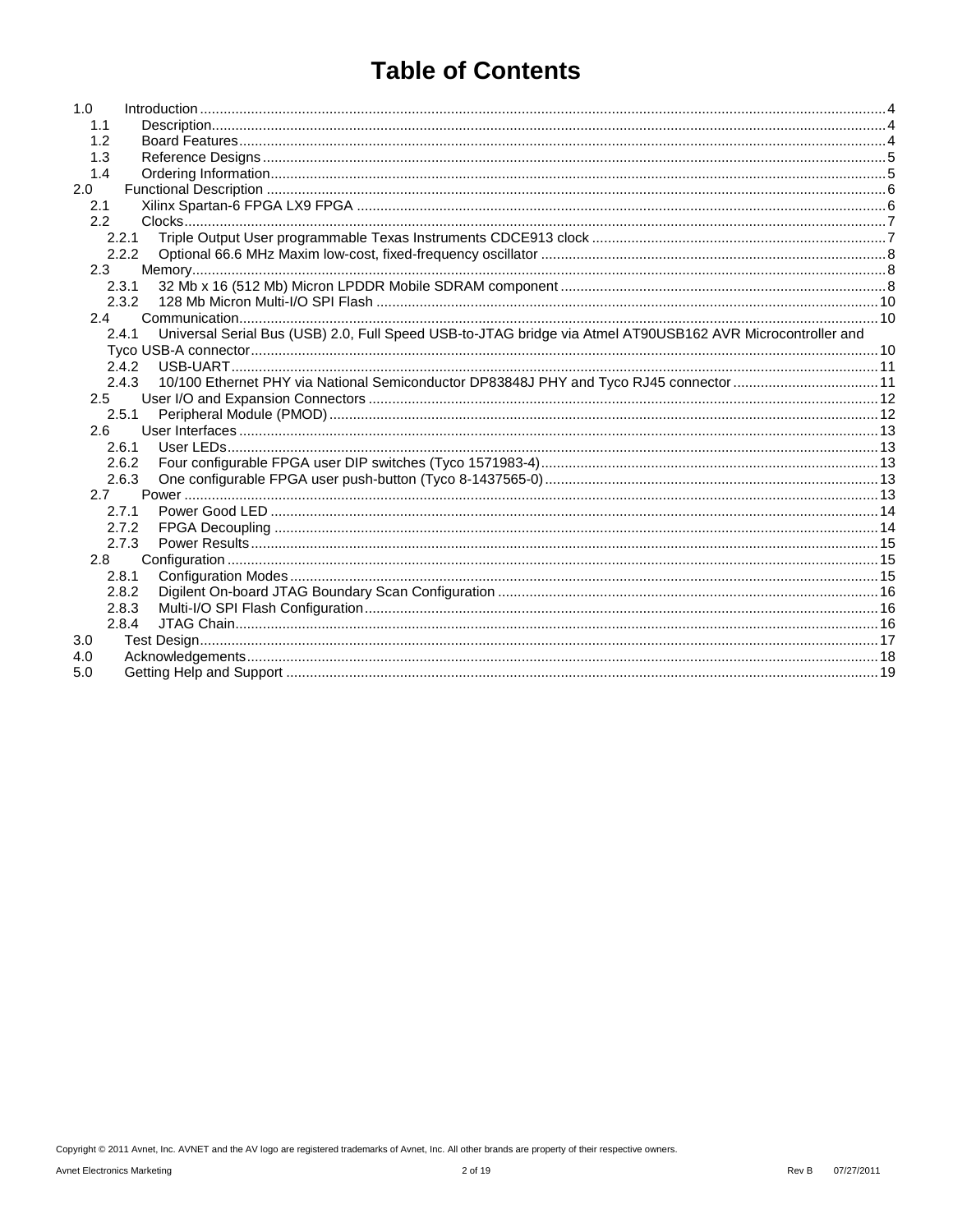# **Figures**

### **Tables**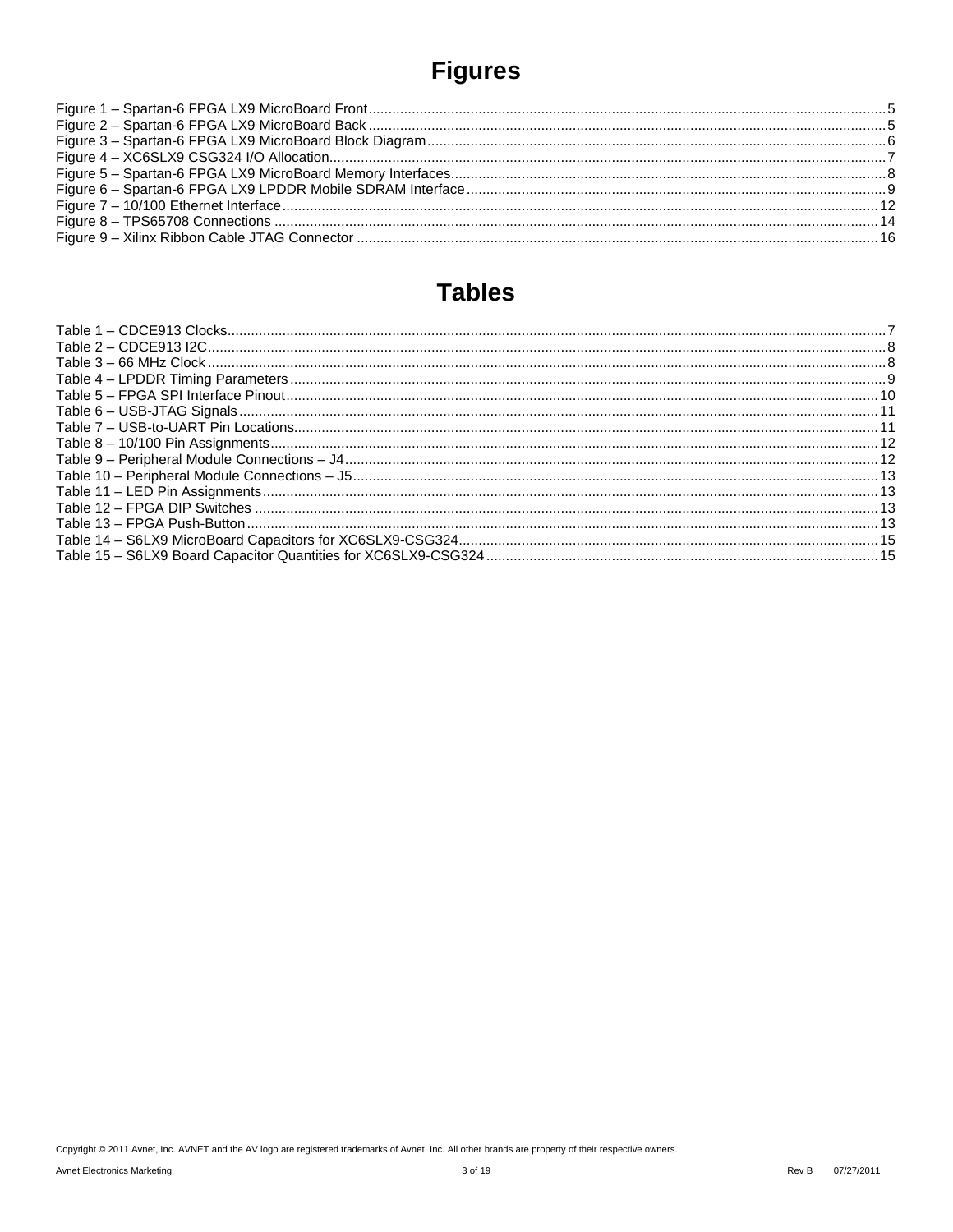### **1.0 Introduction**

The purpose of this manual is to describe the functionality and contents of the Avnet Spartan-6 FPGA LX9 MicroBoard from Avnet Electronics Marketing. This document includes instructions for operating the board, descriptions of the hardware features, and explanations of the test code programmed into the on-board programmable memory. For reference design documentation and example projects, see the Avnet Design Resource Center (DRC).

> DRC Home Page: **www.em.avnet.com/drc** Spartan-6 FPGA LX9 MicroBoard Kit Home Page **www.em.avnet.com/s6microboard**

#### **1.1 Description**

The Spartan-6 FPGA LX9 MicroBoard provides a complete hardware environment for designers to accelerate their time to market. The kit delivers a stable platform to develop and test designs targeted to the low-cost and low-power Xilinx Spartan-6 FPGA. The installed Spartan-6 FPGA LX9 device offers a prototyping environment to effectively demonstrate the enhanced benefits of lowcost Xilinx FPGA solutions. Reference designs are included with the kit to exercise standard peripherals on the evaluation board for a quick start to device familiarization.

The Spartan-6 FPGA LX9 MicroBoard kit contains the following individual pieces:

- Avnet Spartan-6 FPGA LX9 MicroBoard
- Type A male to Type A female USB extension cable
- Type A to Micro-B USB cable
- Xilinx ISE® Design Suite (IDS) 12.4 DVD WebPACK edition
- ChipScope™ Pro and SDK license voucher (device-locked to XC6SLX9)
- Welcome Letter
- **Getting Started Guide**

Please note that this kit does **NOT** include a 10/100 Ethernet cable.

#### **1.2 Board Features**

- FPGA
	- o Xilinx Spartan-6 XC6SLX9-2CSG324C FPGA
- **Clocks** 
	- o Triple output, user programmable, Texas Instruments CDCE913 clock
	- o Optional user installable Maxim DS1088LU-66+, low-cost, fixed-frequency oscillator
- **Memory** 
	- o 32 Mb x 16 (512 Mb) Micron LPDDR Mobile SDRAM component.
	- o 128 Mb Micron Multi-I/O SPI Flash
- **Communication** 
	- o One USB 2.0, Full Speed USB-to- JTAG bridge via Atmel AT90USB162, Digilent JTAG firmware, and Tyco USB-A connector
	- o One USB 2.0, Full Speed USB-to-UART bridge via Silicon Labs CP2102 and Tyco Micro-B connector.
	- o One 10/100 Ethernet port via National Semiconductor DP83848J PHY and Tyco RJ45 connector with Integrated Magnetics.
- User I/O and Expansion Connectors
	- o Two Digilent 12-pin, 0.245mm pitch, Peripheral Module (PMOD) headers support 3rd party expansion modules.
- User Interfaces
	- o Four user LEDs
		- o Four configurable FPGA user DIP switches
		- o Two system push-button switches: one tied to user I/O and used for logical reset in the factory test image, one hardwired for FPGA program initialization.
- **Power** 
	- Texas Instruments TPS65708 PMU multi-channel regulator, with 5V input supplied by either USB connection.
- **Configuration** 
	- o 128Mb SPI Configuration Flash
	- o On-board USB Programming/Configuration based on the Digilent USB Full Speed JTAG design utilizing the Atmel AT90USB162
	- o Xilinx Compatible JTAG Cable
- **Test Files** 
	- o Files that are used to factory test the Spartan-6 FPGA LX9 MicroBoard are available and can be found on the Avnet Electronics Marketing Design Resource Center (DRC) web site: **www.em.avnet.com/s6microboard**.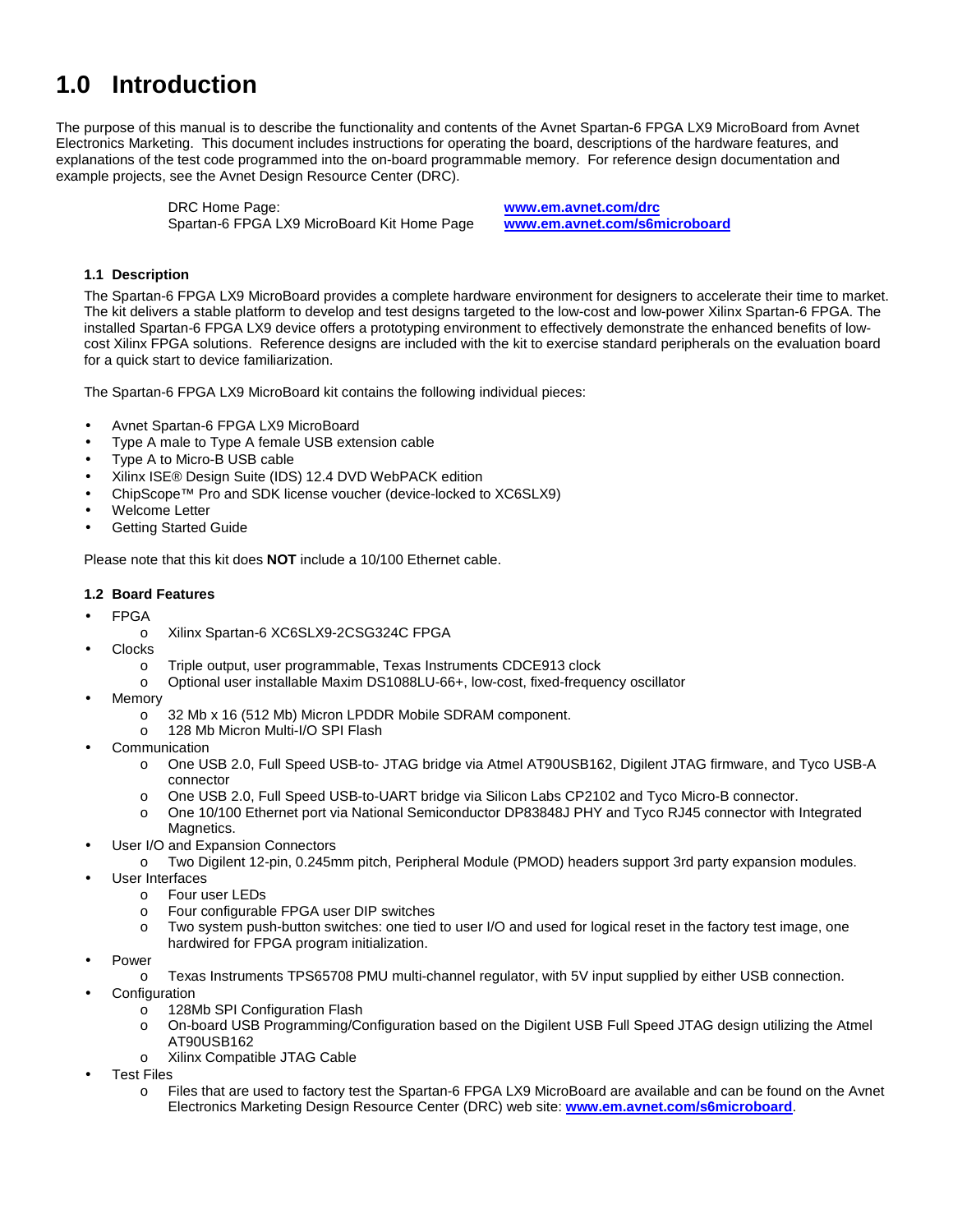#### **1.3 Reference Designs**

Reference designs that demonstrate some of the potential applications of the Spartan-6 FPGA LX9 MicroBoard are available and can be found on the Avnet Electronics Marketing Design Resource Center (DRC) web site: **www.em.avnet.com/s6microboard**. See the PDF document included with each reference design for a complete description of the design and detailed instructions for running a demonstration on the development board. Check the DRC periodically for updates and new designs. The Expanded Getting Started Guide, available for download from the DRC, is the best place to start.



**Figure 1 – Spartan-6 FPGA LX9 MicroBoard Front** 



**Figure 2 – Spartan-6 FPGA LX9 MicroBoard Back** 

#### **1.4 Ordering Information**

The following table lists the evaluation kit part numbers and available software options. Internet link at **http://www.em.avnet.com/drc**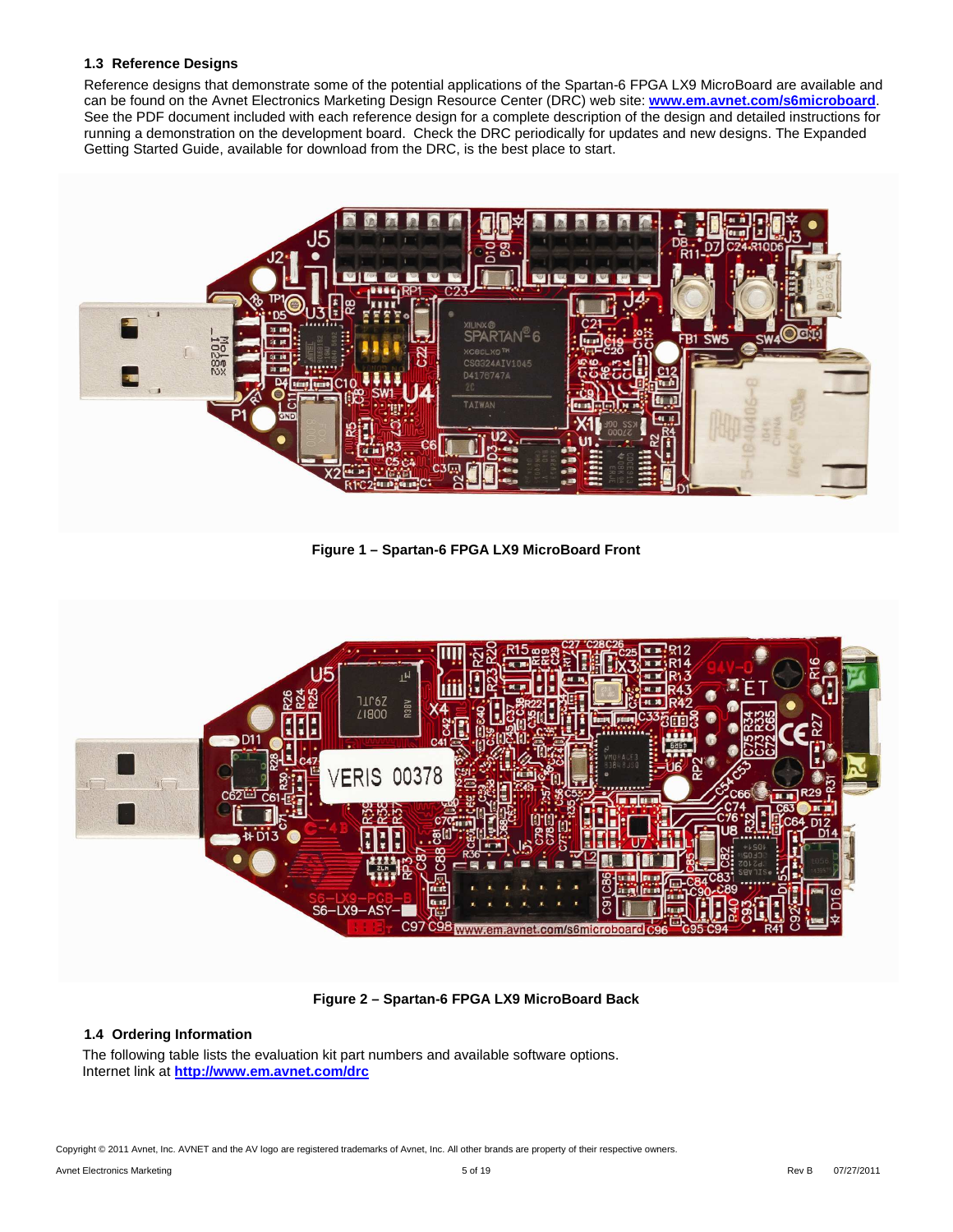| <b>Part Number</b>        | <b>Hardware</b>                      |
|---------------------------|--------------------------------------|
| AES-S6MB-LX9-G            | Xilinx Spartan-6 FPGA LX9 MicroBoard |
| HW-USB-II-G               | Xilinx Platform Cable USB-II         |
| JTAG HS1 HIGH SPEED CABLE | Digilent HS1 JTAG Cable              |
| FF-FDK-NL                 | EDK Upgrade for ISE WebPack          |
| EF-ISE-EMBD-NL            | <b>ISE Embedded Edition</b>          |
| EF-ISE-SYSTEM-NL          | <b>ISE System Edition</b>            |

### **2.0 Functional Description**

A Xilinx Spartan-6 FPGA LX9 (XC6SLX9-2CSG324) FPGA is the primary components of the Avnet Spartan-6 FPGA LX9 MicroBoard. A 10/100 Ethernet port and 2 Full Speed USB interfaces provide means of off-board communication. On-board memory consists of a 256 Mbit x 16 LPDDR mobile SDRAM component and a 128 Mbit Multi-I/O SPI Flash that may be used by the FPGA for configuration.

A high-level block diagram of the Spartan-6 FPGA LX9 MicroBoard is shown below followed by a brief description of each sub-section.





#### **2.1 Xilinx Spartan-6 FPGA LX9 FPGA**

The Xilinx XC6SLX9-2CSG324C device designed onto the Spartan-6 FPGA LX9 MicroBoard is a member of the logic-optimized Xilinx Spartan-6 LX FPGA family. This family is built on a mature 45 nm low-power copper process technology that delivers the optimal balance of cost, power, and performance. The Spartan-6 LX family offers a new, more efficient, dual-register 6-input lookup table (LUT) logic and a rich selection of built-in system-level blocks. These include 18 Kb (2 x 9 Kb) block RAMs, second generation DSP48A1 slices, SDRAM memory controllers, enhanced mixed-mode clock management blocks, SelectIO™ technology, advanced system-level power management modes, auto-detect configuration options, and enhanced IP security with Device DNA protection. These features provide a low-cost programmable alternative to custom ASIC products with unprecedented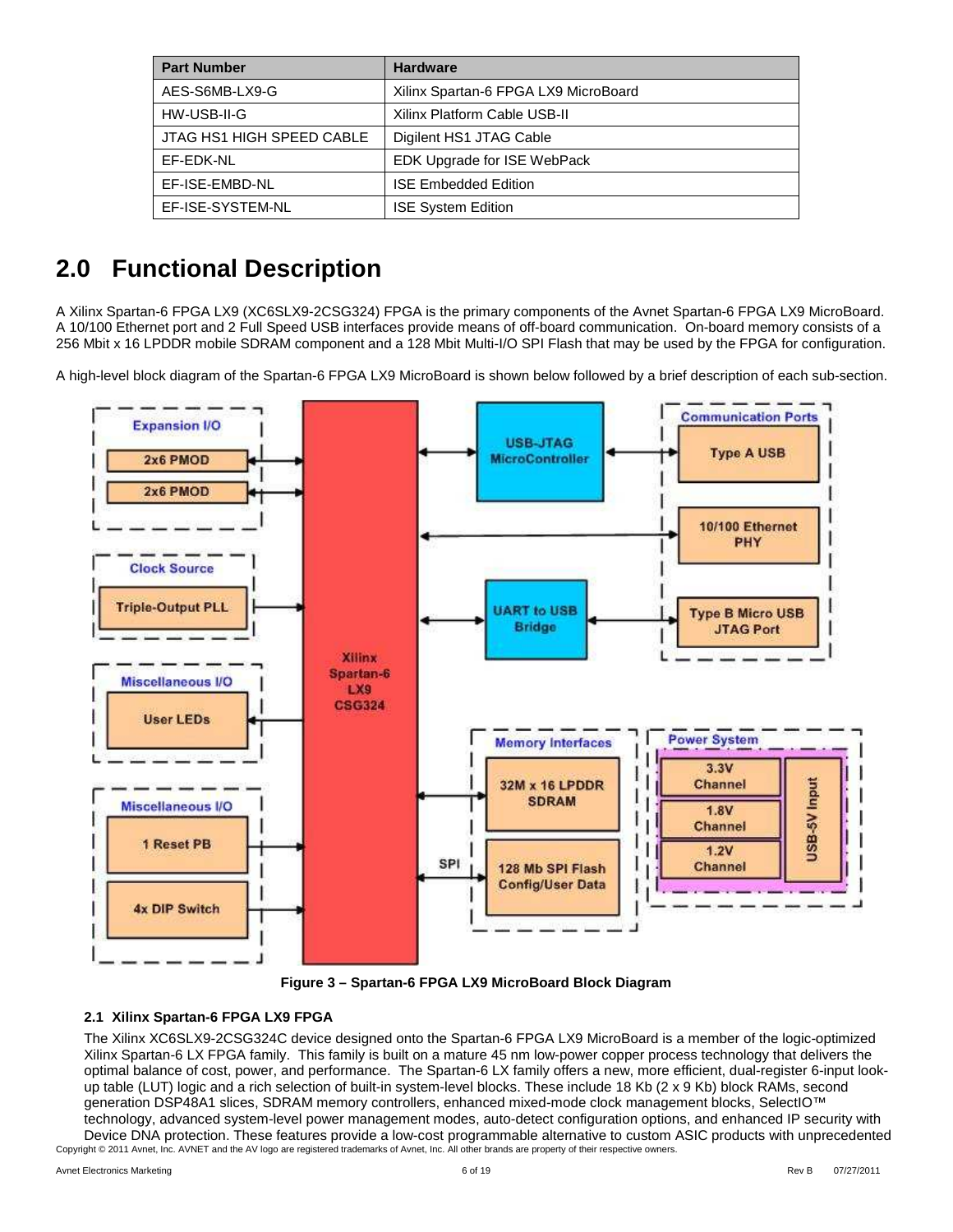ease-of-use. Spartan-6 FPGAs offer the best solution for high-volume logic designs, consumer-oriented DSP designs, and costsensitive embedded applications.

On the Avnet Spartan-6 FPGA LX9 MicroBoard, the FPGA provides four I/O banks. Banks 0, 1, and 2 Vcco as well as the Vccaux power rail are tied to 3.3 V. This allows Bank 0 to interface to 3.3 V user I/O, Bank 1 to interface to 3.3 V Ethernet I/O, and Bank 2 to interface to 3.3 V configuration I/O. Bank 3 interfaces to the LPDDR memory and is connected to a 1.8 V power rail for lowpower consumption memory designs. The VCCINT power rail is connected to 1.2 V.

The four I/O banks are described in Figure 4 and detailed I/O pin usage is provided throughout this document.



**Figure 4 – XC6SLX9 CSG324 I/O Allocation** 

#### **2.2 Clocks**

#### **2.2.1 Triple Output User programmable Texas Instruments CDCE913 clock**

The CDCE913 is a modular PLL-based low-cost, high-performance, programmable clock synthesizer, multiplier, and divider. It can generate up to 3 output clocks from a single input frequency. Each output can be programmed via an SDA / SCL, SMBus / I2C interface, for any clock frequency up to 230 MHz, using the integrated configurable PLL. The input crystal frequency on the S6LX9 MicroBoard is 27 MHz. The following clock frequency outputs are pre-programmed into the CDCE913 during factory configuration.

| <b>Clock</b> | CDCE913 Pin#               | <b>Signal Name</b> | <b>FPGA Pin#</b>                      |
|--------------|----------------------------|--------------------|---------------------------------------|
| 40 MHz       | U1 pin 11 (Y1)             | USER CLOCK         | $V10$ (GCLK0)                         |
| 66.7 MHz     | U1 pin $9(Y2)$             | CLOCK Y2           | K15 (GCLK9)                           |
| 100 MHz      | U <sub>1</sub> pin $8(Y3)$ | CLOCK Y3           | C <sub>10</sub> (GCLK <sub>13</sub> ) |

#### **Table 1 – CDCE913 Clocks**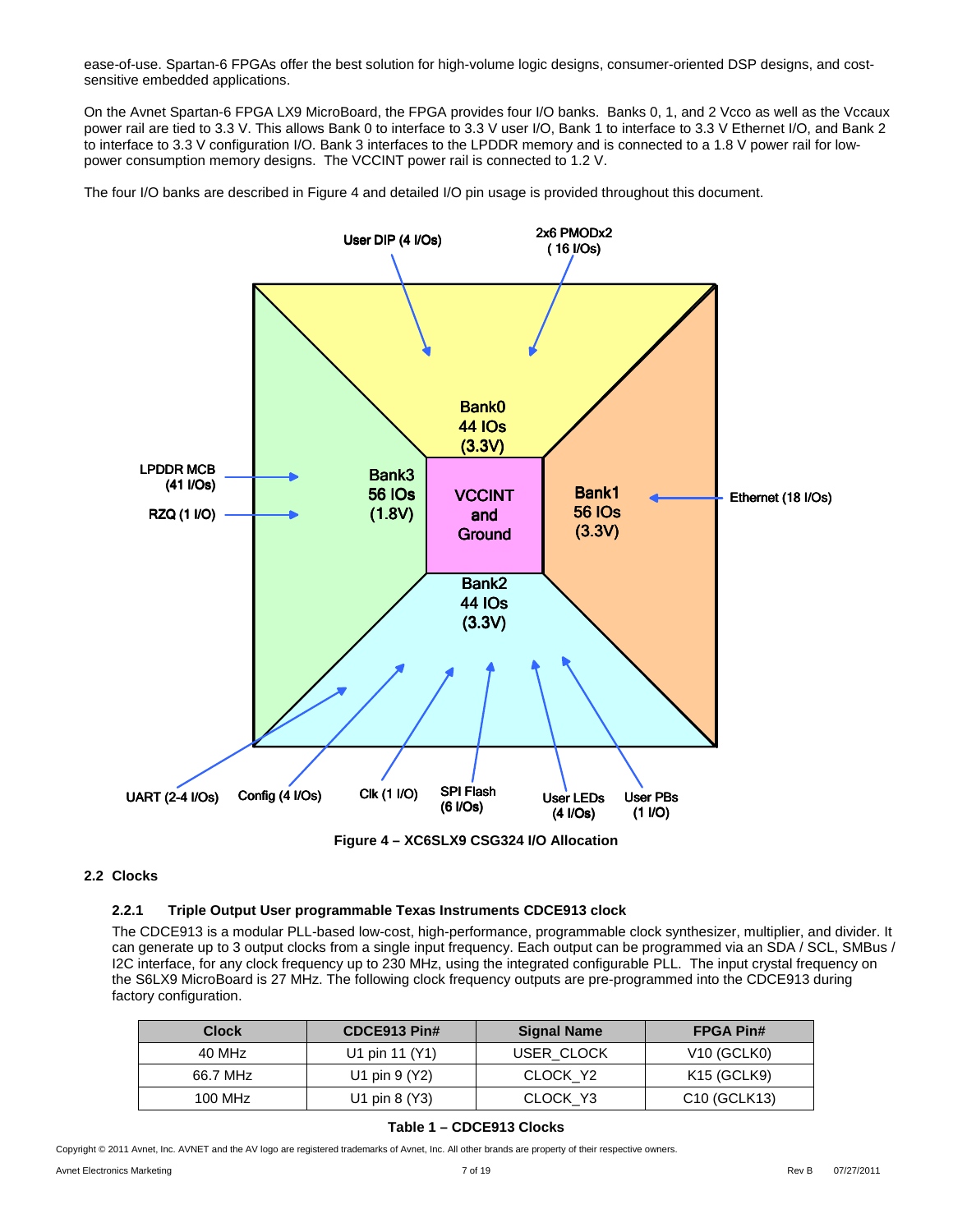The user is able to modify these frequencies using the FPGA's connection to the CDCE913 I2C port. Internal FPGA pull-ups are required for this interface to work properly.

| <b>Signal Name</b> | CDCE913 Pin# | <b>FPGA Pin#</b> |
|--------------------|--------------|------------------|
| <b>SDA</b>         | U1 pin 13    | U13              |
| SCL                | U1 pin 12    | P <sub>12</sub>  |

|  | Table 2 - CDCE913 I2C |
|--|-----------------------|
|--|-----------------------|

#### **2.2.2 Optional 66.6 MHz Maxim low-cost, fixed-frequency oscillator**

This is an unpopulated Maxim 3.3 V low-cost oscillator, part number DS1088LU-66+.

| Clock    | <b>Signal Name</b>  | <b>FPGA Pin#</b> |
|----------|---------------------|------------------|
| 66.7 MHz | <b>BACKUP CLOCK</b> | R8 (GCLK31)      |
|          |                     |                  |

**Table 3 – 66 MHz Clock** 

#### **2.3 Memory**

**The Spartan-6 FPGA LX9 MicroBoard is populated with both LPDDR mobile SDRAM memory (256 Mbit x 16) and 128 Mbit SPI Multi-I/O Flash to support various types of applications. The SPI Flash may be used for FPGA configuration.** 

Figure 5 shows a high-level block diagram of the memory interfaces on this board.



#### **Figure 5 – Spartan-6 FPGA LX9 MicroBoard Memory Interfaces**

#### **2.3.1 32 Mb x 16 (512 Mb) Micron LPDDR Mobile SDRAM component**

The Micron LPDDR mobile SDRAM device, part number MT46H32M16LFBF-5, provides a double data rate architecture to achieve high-speed operation. The device provides 64 MB and it is internally configured as a quad-bank DRAM of memory on a single IC. Each of the x16's 134,217,728-bit banks is organized as 8,192 rows by 1,024 columns by 16 bits. The device has an operating voltage of 1.8V and the interface is MOBILE\_DDR. The Spartan-6 Memory Controller Block supports up to 400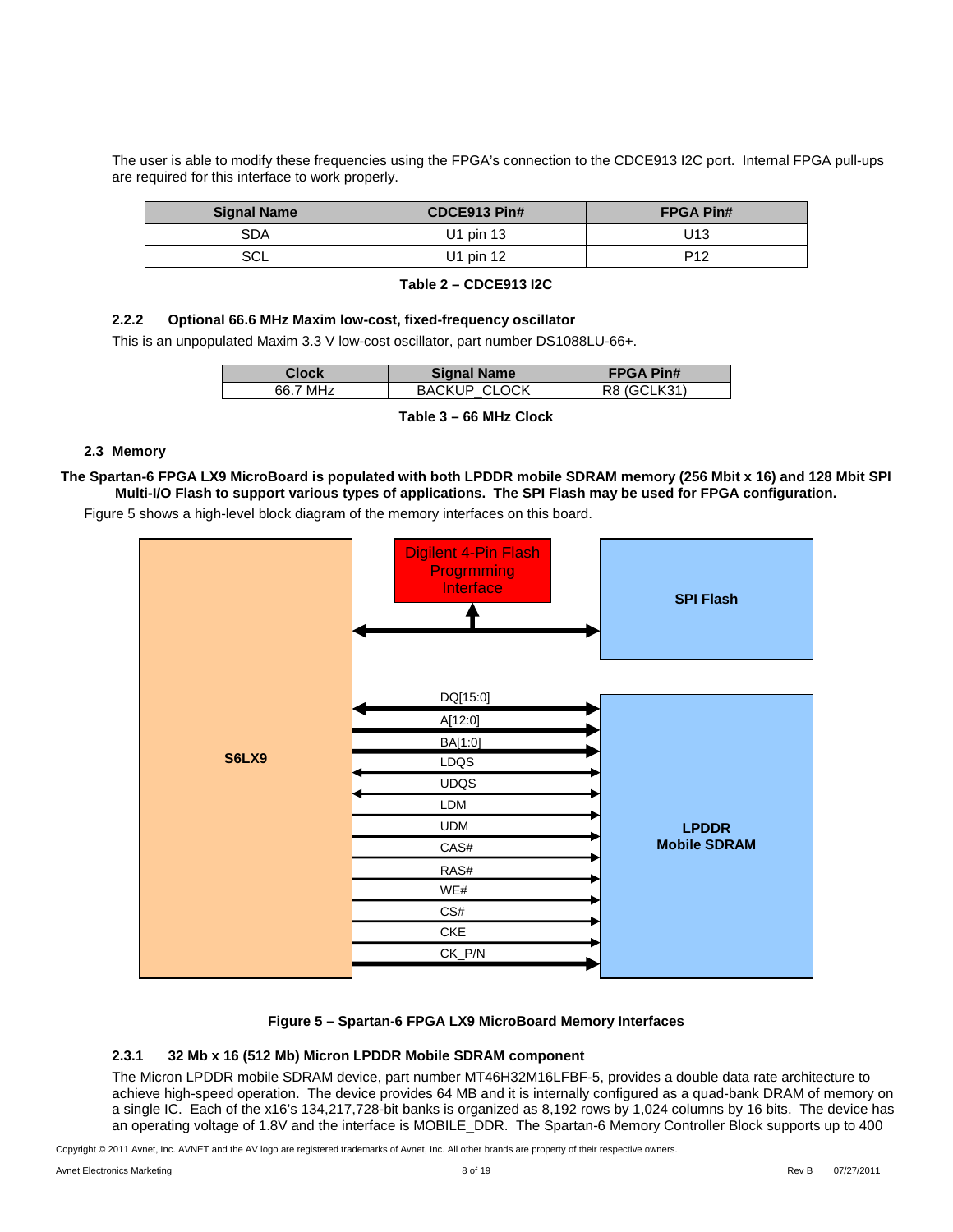Mb/s (200 MHz double data rate) performance. The following figure shows a high-level block diagram of the LPDDR Mobile SDRAM interface on the MicroBoard.

|               | DQ[15:0]    |                     |
|---------------|-------------|---------------------|
|               | A[12:0]     |                     |
|               | BA[1:0]     |                     |
|               | <b>LDQS</b> |                     |
|               | <b>UDQS</b> |                     |
| S6LX9         | <b>LDM</b>  |                     |
| <b>CSG324</b> | <b>UDM</b>  | <b>LPDDR</b>        |
|               | CAS         | <b>Mobile SDRAM</b> |
| Bank 3        | <b>RAS</b>  |                     |
|               | WE#         |                     |
|               | CS#         |                     |
|               | <b>CKE</b>  |                     |
|               | CK_P/N      |                     |
|               |             |                     |

#### **Figure 6 – Spartan-6 FPGA LX9 LPDDR Mobile SDRAM Interface**

The LPDDR signals are connected to I/O Bank 3 of the Spartan-6 FPGA LX9 FPGA. The voltage supply pins (VCCO) for the LPDDR bank are connected to the 1.8V supply rail. This supply rail can be measured across the 100uF Capacitor C22.

It is highly recommended that anyone creating a Spartan-6 MCB design thoroughly read the two User Guides (**UG388** and **UG416**), the **MIG Master Answer Record 33566**, and the associated Answer Records linked from that Master Record.

The following table provides timing and other information about the Micron device necessary to implement a DDR2 memory controller.

| MT47H16M16BG-5E: Timing Parameters            | <b>Time (ps) or Number</b> |
|-----------------------------------------------|----------------------------|
| Load Mode Register time (TMRD)                | 2 tCK                      |
| Write Recovery time (TWR)                     | 15000                      |
| Write-to-Read Command Delay (TWTR)            | 10000                      |
| Delay between ACT and PRE Commands (TRAS)     | 40000                      |
| Delay after ACT before another ACT (TRC)      | 55000                      |
| Delay after AUTOREFRESH Command (TRFC)        | 75000                      |
| Delay after ACT before READ/WRITE (TRCD)      | 15000                      |
| Delay after ACT before another row ACT (TRRD) | 10000                      |
| Delay after PRECHARGE Command (TRP)           | 15000                      |
| Refresh Command Interval (TREFC)              | 70000000                   |
| Avg. Refresh Period (TREFI)                   | 7800000                    |
|                                               |                            |
| Memory Data Width (DWIDTH) (2 devices)        | 32                         |
| Row Address Width (AWIDTH)                    | 13                         |
| Column Address Width (COL_AWIDTH)             | 9                          |
| Bank Address Width (BANK_AWIDTH)              | $\mathcal{P}$              |
| Memory Range (64 MB total)                    | 0x3FFFFFFF                 |

#### **Table 4 – LPDDR Timing Parameters**

The layout guidelines for Spartan-6 MCB designs, as detailed in Spartan-6 FPGA Memory Controller, **UG388**, were followed in the design of this board. The pinout specified in the Spartan-6 Packaging & Pinout Guide, **UG385** for the XC6SLX9-CSG324 was followed.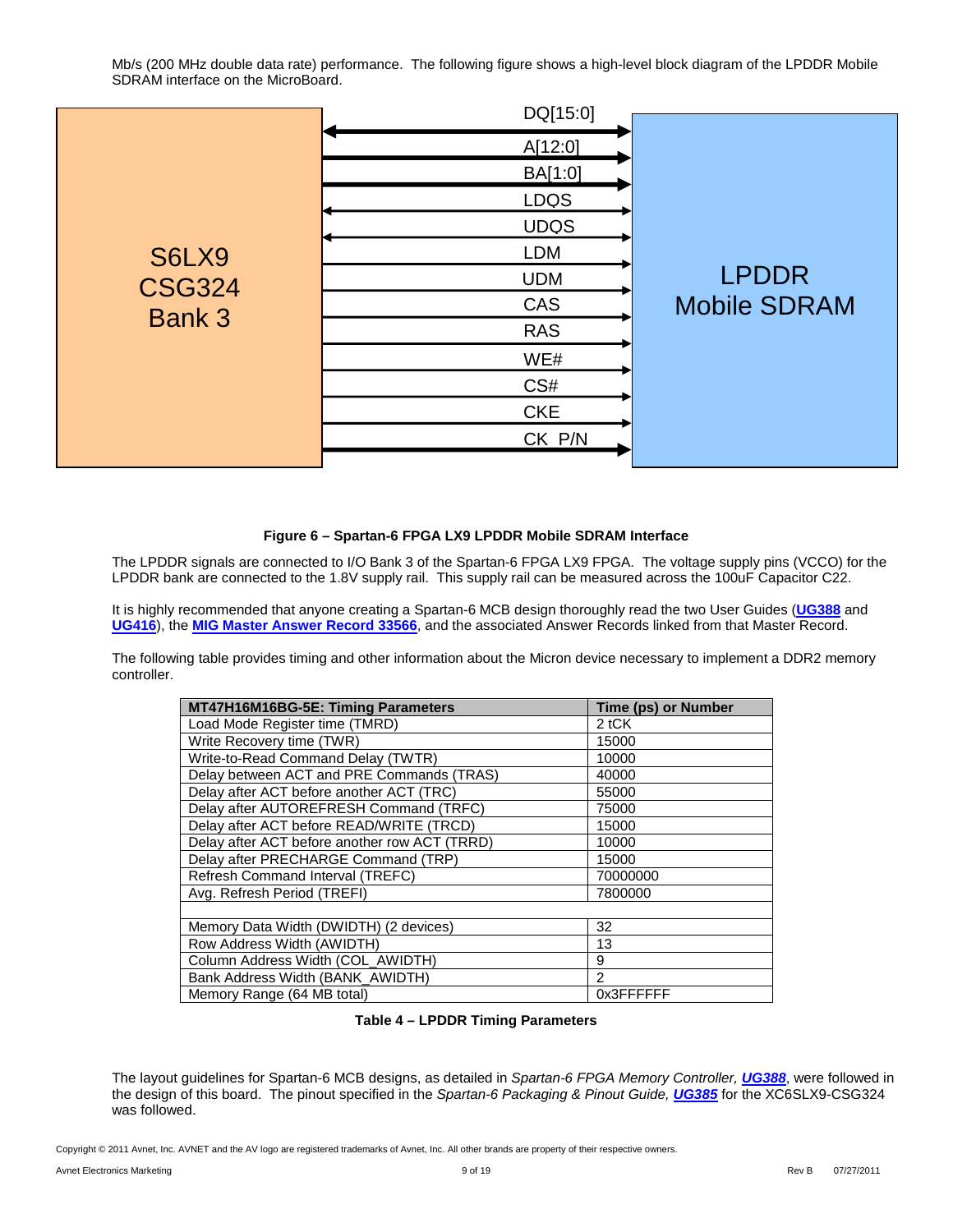#### **2.3.2 128 Mb Micron Multi-I/O SPI Flash**

The Spartan-6 FPGA LX9 Board includes a Micron Multi-I/O SPI Flash memory, part number N25Q128. The SPI Flash is connected to the FPGA to support Quad-I/O (QIO), Dual-I/O (DIO), or Single-I/O (SIO) SPI configuration.

The SPI signals are also connected to the Atmel AT90USB162 SPI interface pins. This interface can be used to connect to the SPI flash via the AT90USB162 USB and allows for direct Flash programming using a Digilent provided utility

| <b>Signal</b>                       | N25Q128<br>Pin#             | <b>FPGA</b><br>Pin# | <b>AT90USB162</b><br>Pin# |
|-------------------------------------|-----------------------------|---------------------|---------------------------|
| FPGA_MOSI_MOSO0 (MOSI (DQ0))        | U <sub>2</sub> pin 5 (DQ0)  | T13                 | $U3$ pin $9$              |
| FPGA_D0_DIN_MISO_MISO1 (MISO (DQ1)) | U2 pin 2 (DQ1)              | R <sub>13</sub>     | U <sub>3</sub> pin 8      |
| FPGA_D1_MISO2 (W#/VPP (DQ2))        | U2 pin 3 (DQ2)              | T <sub>14</sub>     | <b>NC</b>                 |
| FPGA_D2_MISO3 (HOLD#(DQ3))          | U2 pin 7 (DQ3)              | V <sub>14</sub>     | NC.                       |
| FPGA_CCLK (CLK)                     | U <sub>2</sub> pin $6$ (C)  | R <sub>15</sub>     | U3 pin 11                 |
| FPGA_SPI CS# (SEL)                  | U <sub>2</sub> pin $1(S_N)$ | V3                  | U3 pin 10                 |
| FPGA_PROG (PROGRAM_B)               | ΝC                          | V <sub>2</sub>      | U3 pin 19                 |

#### **Table 5 – FPGA SPI Interface Pinout**

The SPI Flash is connected to Spartan-6 Bank 2, which has a Vcco of 3.3 V, which can be measured across the 100 uF capacitor C23.

The SPI Flash can be programmed in the following ways:

- Use the Digilent sfutil.exe command line application to program the Flash directly through the AT90USB162. Please see the Spartan-6\_LX9\_MicroBoard\_Configuration\_Guide located at **http://www.em.avnet.com/s6microboard** for an application note on this subject.
- Using Digilent USB via JTAG to program the Flash indirectly using iMPACT 12.1 or later with the Digilent Plug-in.
- Using Platform Cable USB via JTAG to program the Flash indirectly using iMPACT 12.1 or later.

Please note that the following patch may be required to build a MicroBlaze Hardware Platform that includes the XPS\_SPI peripheral: **http://www.xilinx.com/support/answers/39017.htm**

#### **2.4 Communication**

#### **2.4.1 Universal Serial Bus (USB) 2.0, Full Speed USB-to-JTAG bridge via Atmel AT90USB162 AVR Microcontroller and Tyco USB-A connector**

P1 is a Tyco USB-A board-mount connector. P1 connects to a full-speed (12 Mbps) USB peripheral port on the AT90USB162 device. Power supplied by the USB host via connector P1 (+5V\_USB\_A) is used in conjunction with power from the other USB port, through diodes D13 and D16 to power the S6LX9 board.

The AT90USB162 is used in the bridge configuration to allow FPGA configuration via the Digilent JTAG interface, and in the SPI configuration to allow SPI Flash programming via the Digilent program controlled SPI interface. Operation in the JTAG configuration is accomplished using iMPACT and the Digilent Plug-in. Please see the Spartan-6\_LX9\_MicroBoard\_Configuration\_Guide located at **http://www.em.avnet.com/s6microboard** for an application note on this subject.

Note that an additional Xilinx Platform Cable connector is provided (J6), for JTAG operation. Operation in the SPI configuration is accomplished using the command line sfutil.exe. Both configurations make use of custom Digilent firmware loaded into the AT90USB162 device during manufacture. Note the SPI Flash Interface Pinout is shown in Table 5. The JTAG Interface Pinout is shown in Table 6.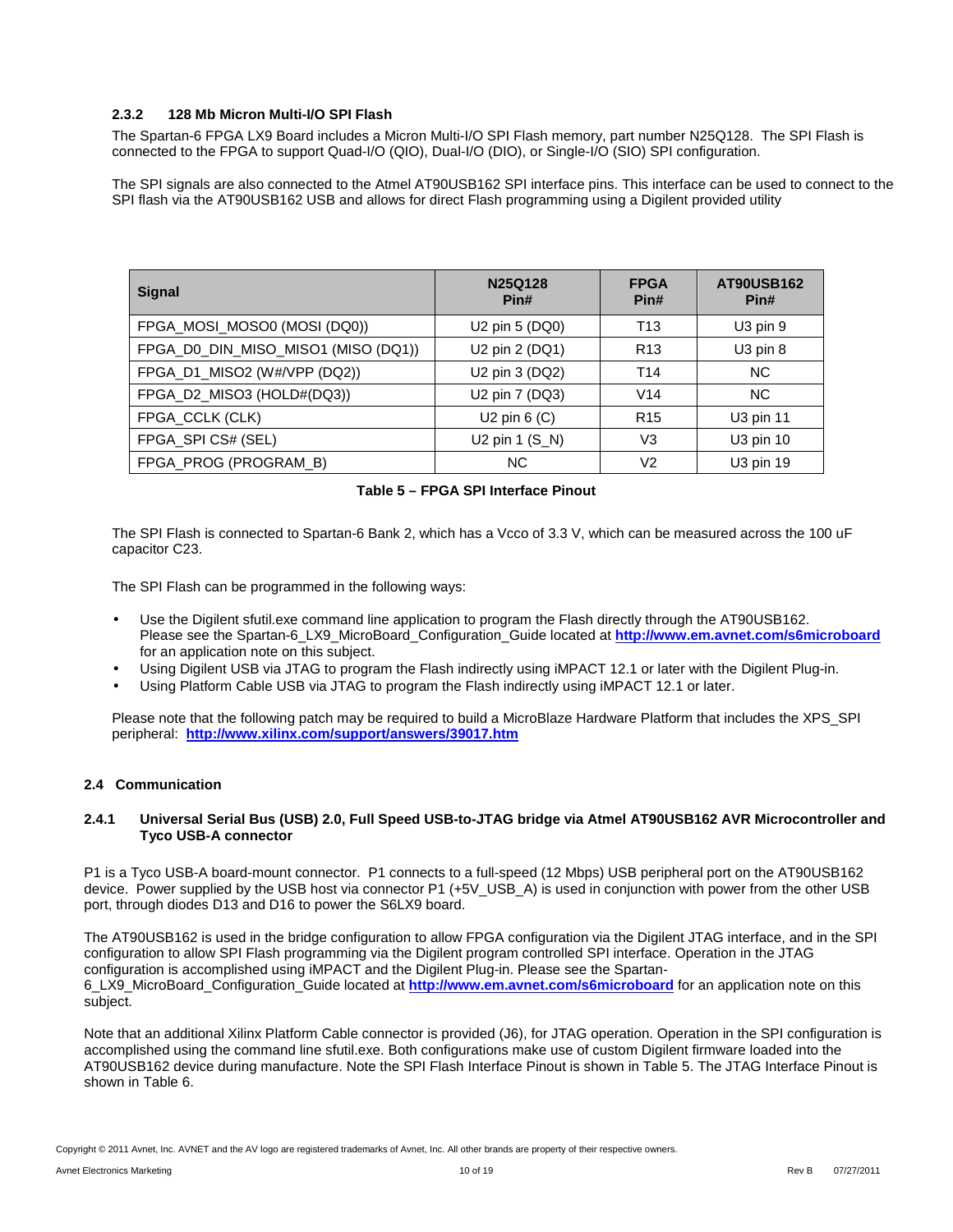| <b>Signal</b>   | <b>Xilinx Parallel IV</b><br>Pin# | <b>FPGA</b><br>Pin#   | AT90USB162 Pin#  |
|-----------------|-----------------------------------|-----------------------|------------------|
| FPGA TCK        | J6 pin 6 (TCK)                    | A17 (TCK)             | U3 pin 15 (SCLK) |
| FPGA TMS        | J6 pin 4 (TMS)                    | <b>B18 (TMS)</b>      | U3 pin 14 (SS_N) |
| FPGA TDO        | J6 pin 8 (TDO)                    | D <sub>16</sub> (TDO) | U3 pin 17 (MISO) |
| <b>FPGA TDI</b> | J6 pin 10 (TDI)                   | $D15$ (TDI)           | U3 pin 16 (MOSI) |
| FPGA_PROG       | <b>NC</b>                         | V2 (PROGRAM_B)        | U3 pin 19 (PB5)  |

| Table 6 - USB-JTAG Signals |  |
|----------------------------|--|
|----------------------------|--|

#### **2.4.2 USB-UART**

The Spartan-6 FPGA LX9 MicroBoard implements a Silicon Labs CP2102 device that provides a USB-to-UART bridge. The USB physical interface is brought out on a Tyco USB micro-B connector labeled "J3." Power supplied by the USB host via connector J3 (+5V\_USB\_B) is used in conjunction with power from the other USB port, through diodes D13 and D16 to power the S6LX9 board.

Please see the Avnet DRC for an application note describing the driver installation and usage of this device.

The USB-to-UART bridge interface connects to the Spartan-6 FPGA through the following pins:

| <b>Net Name</b> | Spartan-6 Pin # |
|-----------------|-----------------|
| USB_RS232_RXD   | R7              |
| USB_RS232_TXD   |                 |

**Table 7 – USB-to-UART Pin Locations** 

#### **2.4.3 10/100 Ethernet PHY via National Semiconductor DP83848J PHY and Tyco RJ45 connector**

The PHY device is a National Semiconductor DP83848J. The Tyco RJ45 connector includes integrated magnetics and LEDs.

A MAC must be placed inside the FPGA, such as the **XPS Ethernet Lite** or **Tri-Mode Ethernet Media Access Controller (TEMAC)**. These cores are accessible in ISE Embedded or EDK. The TEMAC requires the purchase and installation of a license.



Copyright © 2011 Avnet, Inc. AVNET and the AV logo are registered trademarks of Avnet, Inc. All other brands are property of their respective owners.

Avnet Electronics Marketing **11 of 19** Rev B 07/27/2011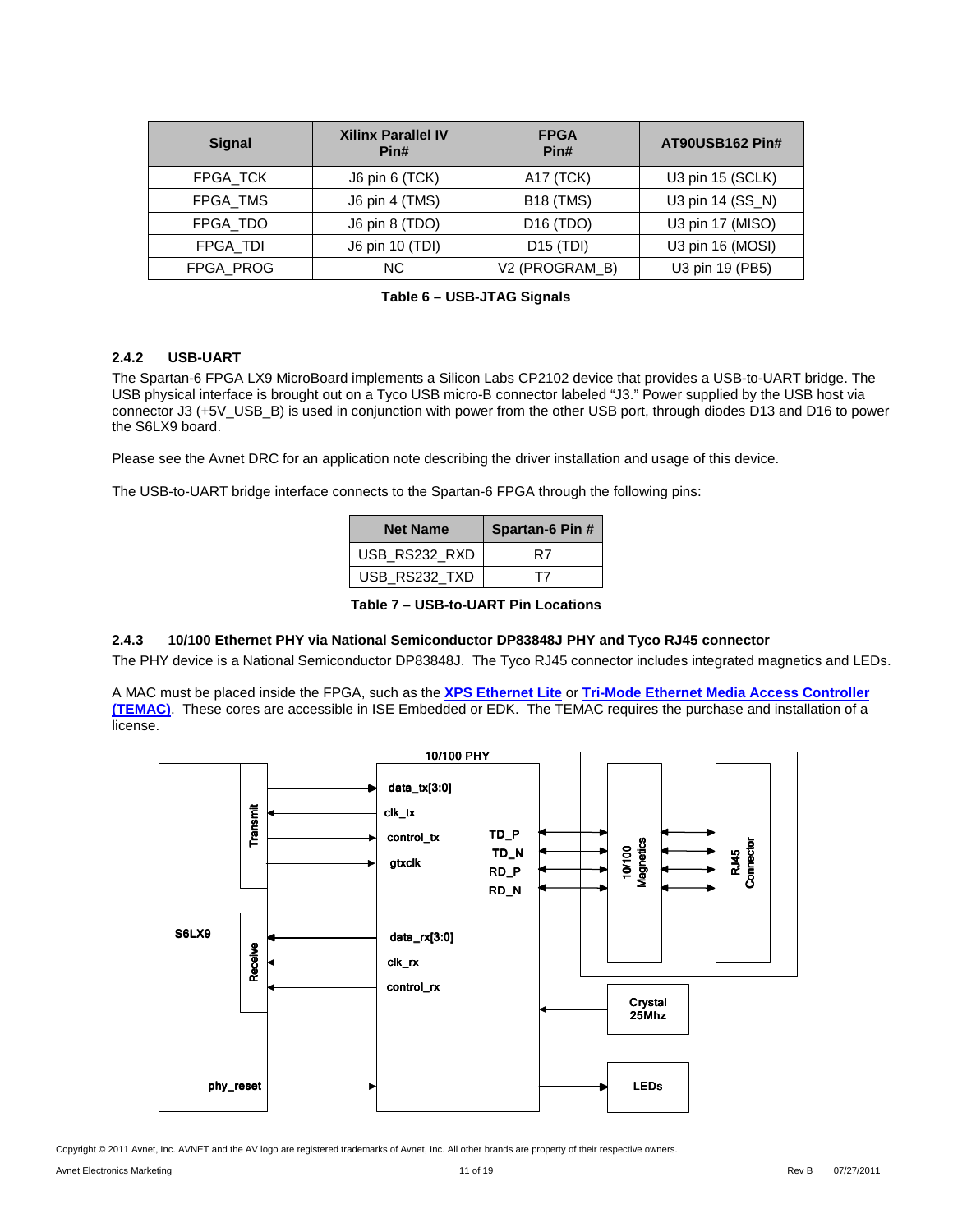#### **Figure 7 – 10/100 Ethernet Interface**

| <b>Net Name</b>   | <b>FPGA Pin#</b> |
|-------------------|------------------|
| FPGA ETH MDC      | M16              |
| FPGA ETH MDIO     | L <sub>18</sub>  |
| FPGA ETH RX CLK   | L <sub>15</sub>  |
| FPGA ETH RX D0    | T <sub>17</sub>  |
| FPGA ETH<br>RX D1 | N <sub>16</sub>  |
| FPGA ETH RX D2    | N <sub>15</sub>  |
| FPGA ETH RX D3    | P18              |
| FPGA ETH RX ER    | N <sub>18</sub>  |
| FPGA ETH DV       | P17              |
| FPGA ETH TX CLK   | H <sub>17</sub>  |
| FPGA ETH TX D0    | K18              |
| FPGA ETH TX D1    | K17              |
| FPGA ETH TX D2    | J18              |
| FPGA ETH TX D3    | J16              |
| FPGA ETH TX EN    | L <sub>17</sub>  |
| FPGA ETH COL      | M18              |
| FPGA ETH CRS      | N <sub>17</sub>  |
| FPGA ETH RESET#   | T18              |

#### **Table 8 – 10/100 Pin Assignments**

Please note that the PHY Address pins are not strapped on the board. The Avnet XBD for this board places pull-ups on the AD[4:1] pins. The AD[0] pin is shared with COL, which gets stripped out of EDK 12.4 xps\_ethernetlite full duplex designs. The default bitgen options result in this now unused pin getting pulled-low, which results in a PHY Address of 11110b. If the bitgen options are changed such that UnusedPins are PullNone, then the PHY Address will be 11111b due to the internal PHY pullup on AD[0]. The user must be aware that not controlling these PHY AD pins with internal pull-up and bitgen options will result in a PHY Address of 00000b, which puts the PHY into Isolate Mode, and it will not operate correctly.

#### **2.5 User I/O and Expansion Connectors**

#### **2.5.1 Peripheral Module (PMOD)**

Two 12-pin (2 x 6 female) Peripheral Module (PMOD) headers (J4, J5) are interfaced to the FPGA, with each header providing 3.3 V power, ground, and eight I/O's. These headers may be utilized as general-purpose I/Os or may be used to interface to PMODs. J4 and J5 are placed in close proximity (0.9"-centers) on the PCB in order to support dual PMODs. Table 9 and Table 10 provide the connector and FPGA pinout. For Digilent PMODs see: http://www.digilentinc.com/pmods

| <b>FPGA</b><br>Pin# | I/O Signal    | <b>Connector</b><br>Pin# | <b>Connector</b><br>Pin# | I/O Signal     | <b>FPGA</b><br>pin# |
|---------------------|---------------|--------------------------|--------------------------|----------------|---------------------|
| H <sub>12</sub>     | FPGA_PMOD2_P1 |                          |                          | FPGA_PMOD2_P7  | K <sub>12</sub>     |
| G13                 | FPGA_PMOD2_P2 |                          |                          | FPGA_PMOD2_P8  | K <sub>13</sub>     |
| E16                 | FPGA_PMOD2_P3 |                          |                          | FPGA_PMOD2_P9  | F <sub>17</sub>     |
| E18                 | FPGA_PMOD2_P4 |                          | 10                       | FPGA_PMOD2_P10 | F <sub>18</sub>     |
|                     | <b>GND</b>    |                          |                          | <b>GND</b>     |                     |
|                     | +3.3V LS1     |                          | 12                       | +3.3V_LS1      |                     |

|  |  |  | Table 9 - Peripheral Module Connections - J4 |  |
|--|--|--|----------------------------------------------|--|
|--|--|--|----------------------------------------------|--|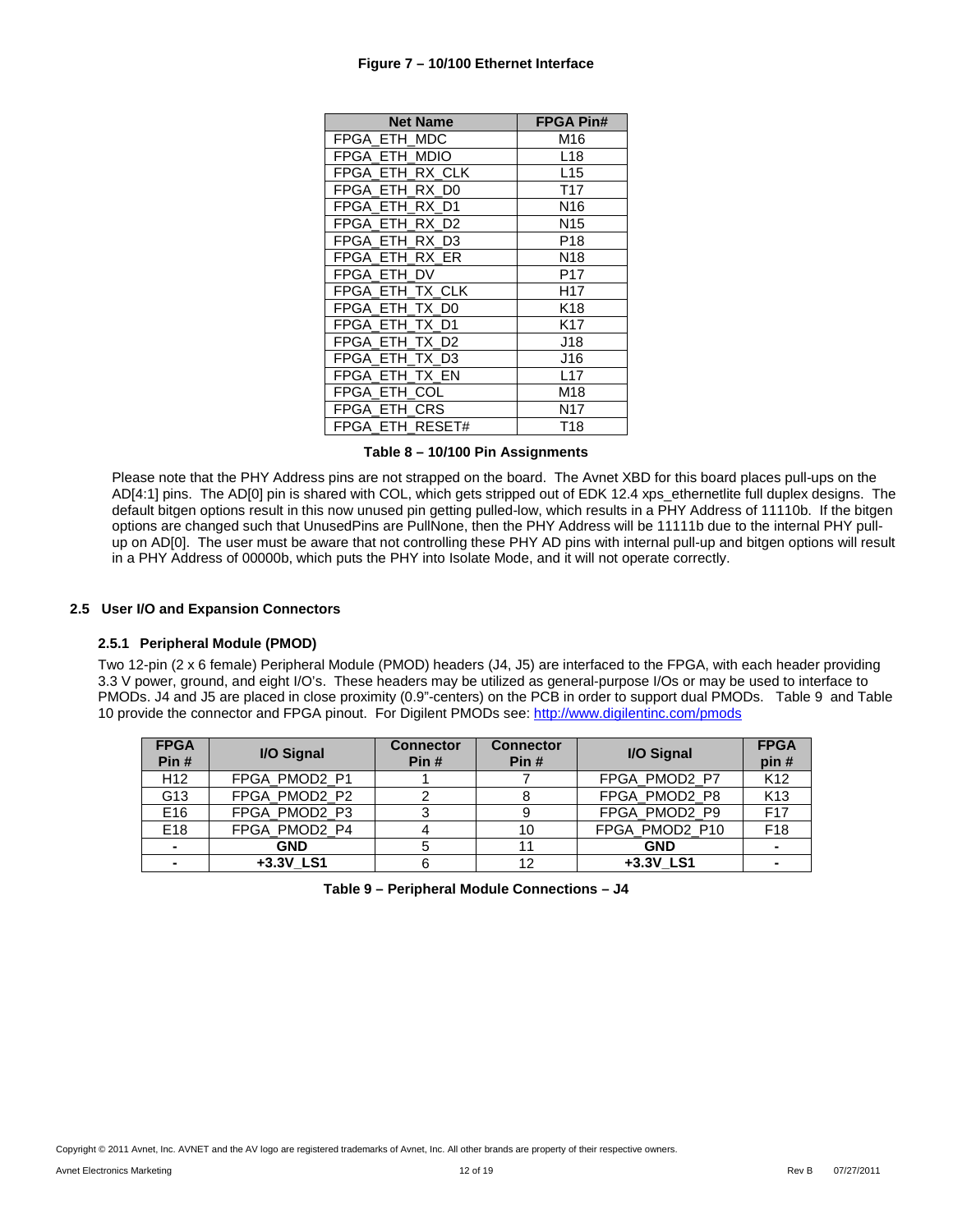| <b>FPGA</b><br>Pin# | I/O Signal               | <b>Connector</b><br>Pin# | <b>Connector</b><br>Pin# | I/O Signal     | <b>FPGA</b><br>pin# |
|---------------------|--------------------------|--------------------------|--------------------------|----------------|---------------------|
| F <sub>15</sub>     | FPGA PMOD1 P1            |                          |                          | FPGA PMOD1 P7  | F <sub>14</sub>     |
| F <sub>16</sub>     | FPGA_PMOD1_P2            |                          | 8                        | FPGA_PMOD1_P8  | G14                 |
| C <sub>17</sub>     | FPGA_PMOD1_P3            |                          | 9                        | FPGA_PMOD1_P9  | D <sub>17</sub>     |
| C <sub>18</sub>     | FPGA_PMOD1_P4            |                          | 10                       | FPGA_PMOD1_P10 | D <sub>18</sub>     |
|                     | <b>GND</b>               |                          | 11                       | <b>GND</b>     |                     |
|                     | $+3.3V$ <sub>_</sub> LS1 |                          | 12                       | +3.3V_LS1      |                     |

**Table 10 – Peripheral Module Connections – J5** 

#### **2.6 User Interfaces**

#### **2.6.1 User LEDs**

Four discrete "high-brightness, low Vf" LEDs are installed on the board and can be used to display the status of the internal logic. These LEDs are attached as shown below and are lit by forcing the associated FPGA I/O pin to a logic '1' and are off when the pin is either low (0) or not driven.

| <b>Net Name</b> | <b>Reference</b> | <b>FPGA Pin#</b> |
|-----------------|------------------|------------------|
| FPGA GPIO LED1  | D2               | PΔ               |
| FPGA GPIO LED2  | D3               | l 6              |
| FPGA GPIO LED3  | D9               | F5               |
| FPGA GPIO LED4  | D10              | ົາ               |

**Table 11 – LED Pin Assignments** 

#### **2.6.2 Four configurable FPGA user DIP switches (Tyco 1571983-4)**

| <b>FPGA DIP switch</b> | <b>FPGA Pin#</b> |
|------------------------|------------------|
| FPGA DIP1              | B3               |
| FPGA DIP2              | A3               |
| FPGA DIP3              | B4               |
| FPGA DIP4              | A4               |

#### **Table 12 – FPGA DIP Switches**

Please note that internal pulldowns are required for these pins.

#### **2.6.3 One configurable FPGA user push-button (Tyco 8-1437565-0)**

| <b>FPGA Push-button</b> | <b>FPGA Pin#</b> |
|-------------------------|------------------|
| USER RESET              |                  |

#### **Table 13 – FPGA Push-Button**

Please note that an internal pulldown is required for this pin.

#### **2.7 Power**

The Texas Instruments TPS65708 provides two high-efficiency switching converters, two LDOs, and an LED driver. The output voltages are tuned internally on the device. The default values are 3.3 V and 1.8 V for the switchers and 2.8 V and 1.2 V for the LDOs. In this implementation, the 2.8 V LDO output is not utilized.

The Spartan-6 FPGA core voltage requires 1.2 V. Estimated max current is 160 mA. This is supplied by LDO2 on the TPS65708. The input voltage is the 1.8 V generated by DCDC2.

The DCDC2 regulator generates 1.8 V. This voltage powers the Mobile DDR, FPGA Vcco, and the sources LDO2. Estimated max current is 210 mA, plus the 160 mA that the 1.2 V LDO needs.

The DCDC1 regulator generates 3.3 V. This voltage powers the Flash, Ethernet, PMODs, Vcco\_0, Vcco\_1, and Vcco\_2. Estimated max current for the board circuits is 370 mA, which includes 50 mA for each PMOD.

The TPS65708 has built-in sequencing, resulting in a power-up sequence of 3.3 V  $\rightarrow$  1.8 V  $\rightarrow$  2.8 V  $\rightarrow$  1.2 V.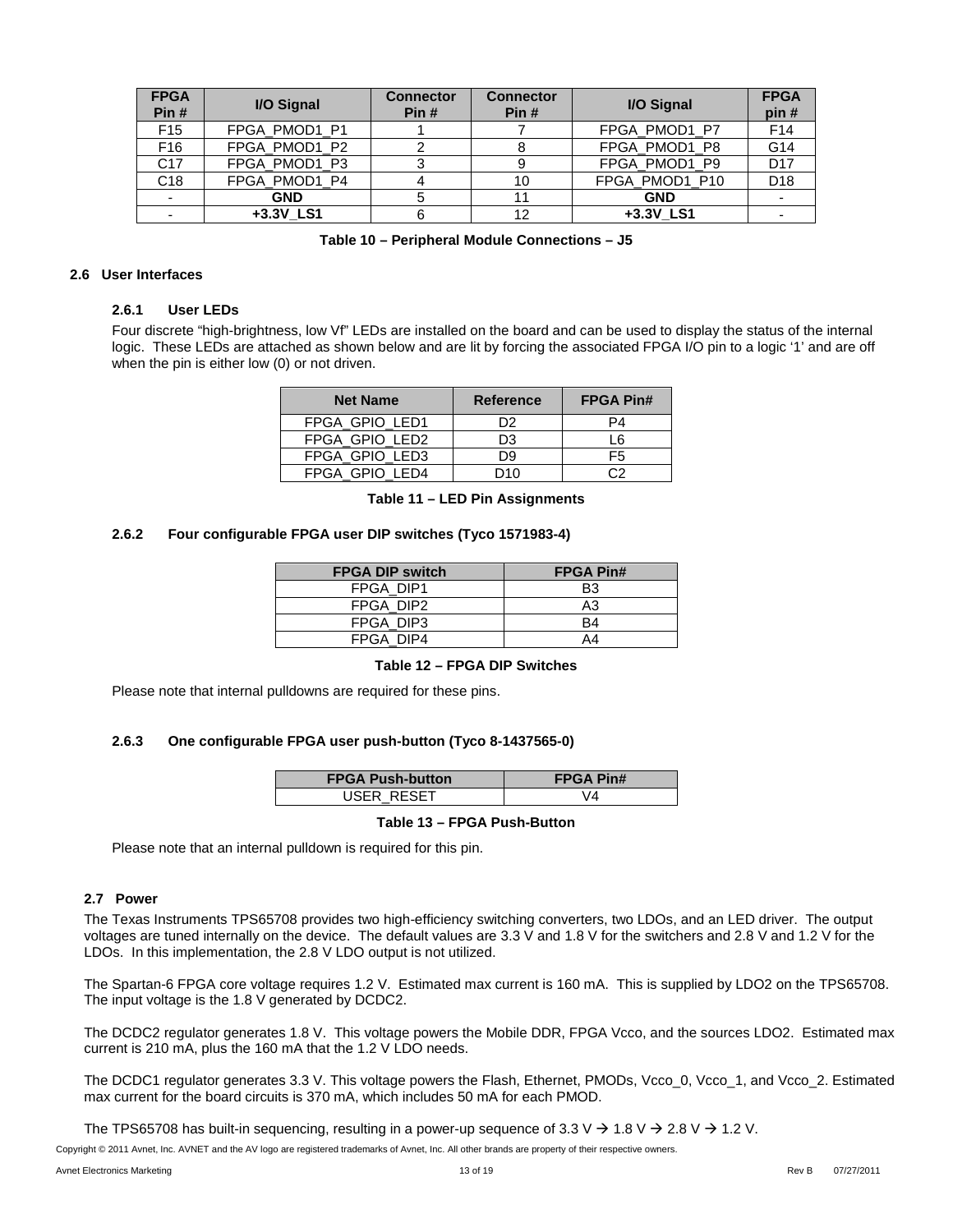



#### **2.7.1 Power Good LED**

A Green status LED is used to indicate when power is good on the board. This is tied to the ISINK of the TPS65708, while the PWM input to the LED driver is connected to the 1.2 V supply. This ensures that the Power Good LED reflects the true sequencing status of all supplies.

#### **2.7.2 FPGA Decoupling**

The decoupling requirements for the Spartan-6 device are specified in **Xilinx UG393 Spartan-6 FPGA PCB Design Guide**. The S6LX9 MicroBoard follows the intent of these quidelines with a few variations:

- A 0.22 uF, 6.3 V, 0201 package capacitor is used for the smallest capacitor bin rather than 0.47 uF. The S6LX9 MicroBoard layout was constrained to using the 0201 package, and 0.22 uF was the largest available capacitance rated at least 6.3 V. To compensate, twice the UG393-suggested number of caps are used.
- A 4.7 uF, 6.3 V, 0402 package capacitor is used for the medium capacitor bin rather than the 0805 package. As stated in UG393, a smaller package is acceptable, and in fact provides better characteristics than the 0805 package.
- 100 uF, 6.3 V, 1206 package capacitor is used for the bulk capacitor bin. Again, a smaller package is used.

Please note that extensive testing during development has shown that 2.2 uF 0402 caps can be utilized instead of 4.7 uF 0402 caps in this application. To save on board space and costs this was extrapolated to a reduction in the number of 4.7 uF 0402 caps required for proper operation in this configuration.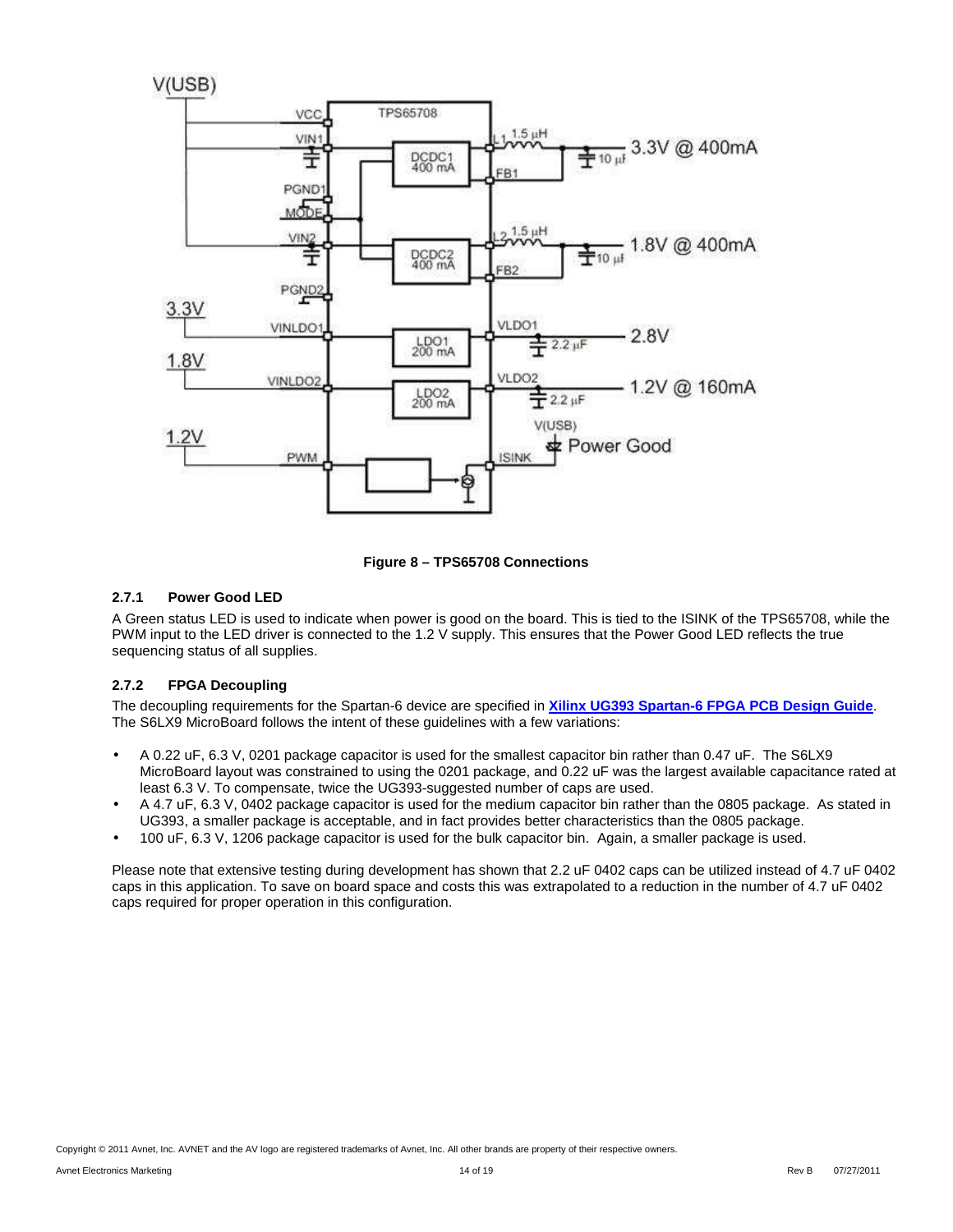| <b>Value</b> | <b>Body</b><br><b>Size</b> | <b>Type</b>               | <b>ESL</b><br><b>Max</b> | <b>ESR</b><br><b>Min</b> | <b>ESR</b><br><b>Max</b> | <b>Voltage</b><br>Rating | <b>Part Number</b>        |
|--------------|----------------------------|---------------------------|--------------------------|--------------------------|--------------------------|--------------------------|---------------------------|
| 100 uF       | 1206                       | 2-Terminal<br>Ceramic X5R | 5 nH                     | 10<br>$m\Omega$          | 60<br>$m\Omega$          | 6.3V                     | Murata GRM31CR60J107ME39L |
| 4.7 uF       | 0402                       | 2-Terminal<br>Ceramic X5R | 2 nH                     | 10<br>$m\Omega$          | 60<br>$m\Omega$          | 6.3V                     | Panasonic ECJ-0EB0J475M   |
| $0.22$ uF    | 0201                       | 2-Terminal<br>Ceramic X5R | $1.5$ nH                 | 10<br>$m\Omega$          | 60<br>$m\Omega$          | 6.3V                     | Panasonic ECJ-ZEB0J224M   |

#### **Table 14 – Spartan-6 FPGA LX9 MicroBoard Capacitors for XC6SLX9-CSG324**

|           | <b>Vccint</b> | <b>Vccaux</b> | <b>Vcco</b><br><b>Bank 0</b> | <b>Vcco</b><br>Bank 1 | <b>Vcco</b><br><b>Bank 2</b> | <b>Vcco</b><br><b>Bank 3</b> |
|-----------|---------------|---------------|------------------------------|-----------------------|------------------------------|------------------------------|
| 100 uF    |               |               |                              |                       |                              |                              |
| 4.7 uF    |               |               |                              |                       |                              |                              |
| $0.22$ uF | 4             | հ             |                              |                       |                              |                              |

| Table 15 - Spartan-6 FPGA LX9 Board Capacitor Quantities for XC6SLX9-CSG324 |  |
|-----------------------------------------------------------------------------|--|
|-----------------------------------------------------------------------------|--|

#### **2.7.3 Power Results**

The power circuitry was tested during the prototyping phase to verify compliance with the Xilinx Spartan-6, Micron LPDDR, and Texas Instruments TPS65708 power requirements, such as:

- Power rail assignment
	- o Spartan-6 Vccint  $\rightarrow$  1.2 V
	- o Spartan-6 Vccaux  $\rightarrow$  3.3 V
	- o Spartan-6 Vcco\_0,\_1,\_2  $\rightarrow$  3.3 V
	- o Spartan-6 Vcco\_3  $\rightarrow$  1.8 V
	- o LPDDR V<sub>DD</sub>, V<sub>DDQ</sub>  $\rightarrow$  1.8 V
	- o TPS65708 V<sub>CC</sub>, V<sub>IN1</sub>, V<sub>IN2</sub>  $\rightarrow$  5 V
- **Tolerance** 
	- o 1.2 V $\rightarrow$  1.14 to 1.26 V
	- o 1.8 V $\rightarrow$  1.71 to 1.89 V
	- o 3.3 V  $\rightarrow$  3.15 to 3.45 V
	- $\circ$  5 V  $\rightarrow$  3.6 to 6.0 V
- Ramp time
	- o 0.20 to 85 ms
	- o In-rush current does not overload the power circuitry at start-up
- **Monotonicity** 
	- o No negative dips in 1.2 V, 1.8 V, or 3.3 V
	- **Sequencing** 
		- o Sequencing responds as expected based on design

#### **2.8 Configuration**

The Spartan-6 FPGA LX9 MicroBoard supports three methods of configuring the FPGA. The possible configuration sources include Boundary-scan (On-board circuitry through P1), Boundary-scan (JTAG cable through J6), or Serial Peripheral Interface (SPI Flash in x1, x2, or x4 modes).

The blue LED on the board illuminates to indicate when the FPGA has been successfully configured.

#### **2.8.1 Configuration Modes**

The S6LX9 MicroBoard is hardwired with a 4.87 K pullup resistor on HSWAPEN, M0 tied directly to 3.3 V and M1 tied directly to GND. This puts the MicroBoard in Master Serial / SPI mode, always.

Spartan-6 devices have a dedicated four-wire JTAG port that is always available to the FPGA regardless of the mode pin settings. The default configuration mode is "Master Serial / SPI" mode, which allows the FPGA to configure from the multi-I/O SPI Flash device. The Flash is programmed at the factory with basic test application code to test the on-board peripherals.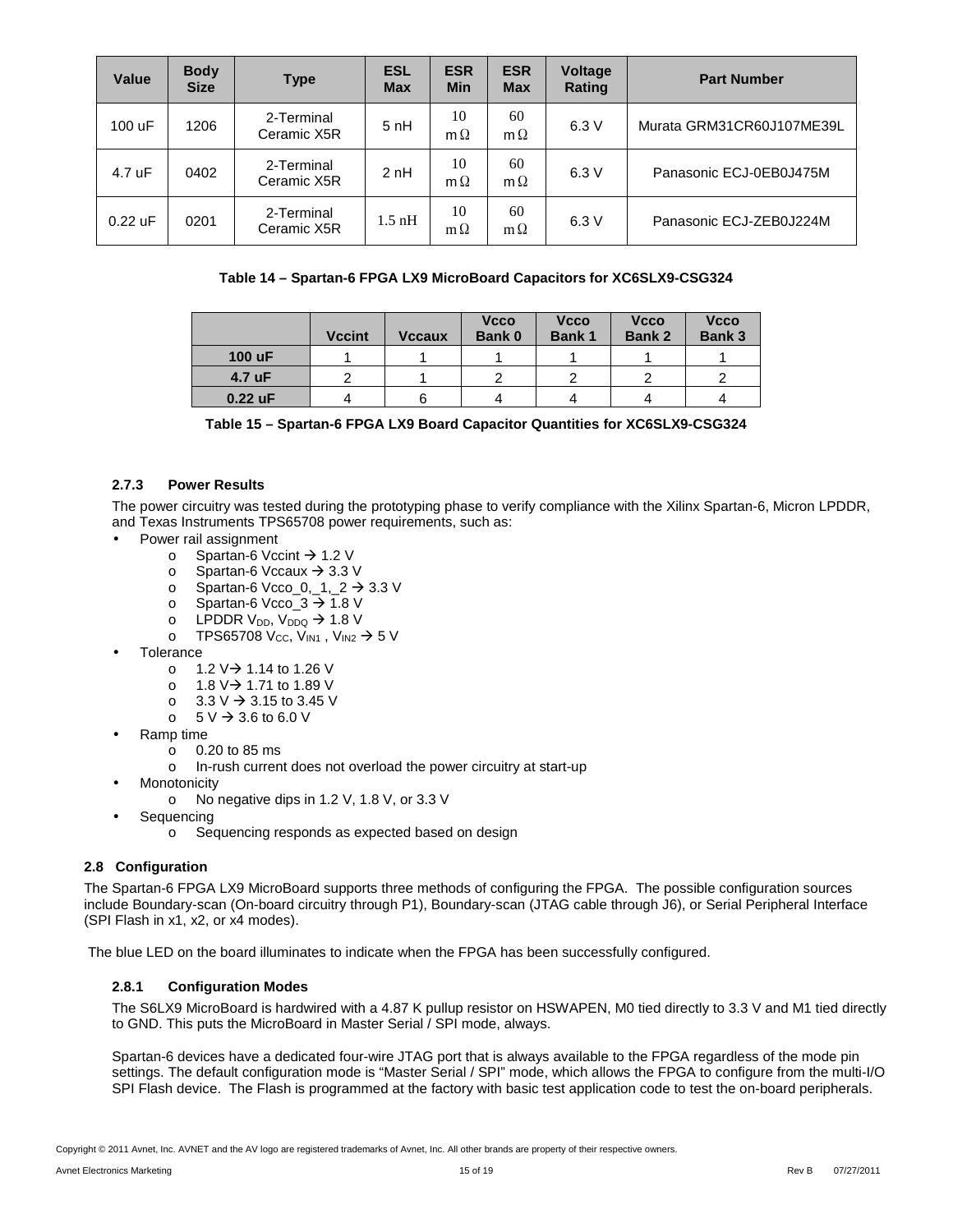The push button (SW4) is connected to the FPGA PROG pin and pulled up. Pushing the button connects PROG to ground. Upon releasing the button, a re-configuration is initiated. This line can also be pulled low by the AT90USB162. In this case it holds off the FPGA configuration indefinitely, while programming flash memory.

After successful configuration, blue LED D1 lights when the FPGA DONE is asserted. Go to the Avnet DRC for the complete Spartan-6LX9 MicroBoard Configuration User Guide.

#### **2.8.2 Digilent On-board JTAG Boundary Scan Configuration**

The Spartan-6 FPGA LX9 MicroBoard can be configured directly via full speed USB on-board circuitry featuring the Digilent iMPACT plug-in. This method utilizes an AT90USB162 as a USB / JTAG bridge to do a JTAG boundary scan utilizing the Digilent Plug-in and the USB-A connection.

#### **2.8.3 Multi-I/O SPI Flash Configuration**

All three possible I/O modes for the SPI Flash – Quad, Double, and Single – are supported on the S6LX9 board through iMPACT. Currently, the Digilent direct write SPI Flash programmer only works in Single mode.

#### **2.8.4 JTAG Chain**

The Spartan-6 FPGA LX9 MicroBoard has one device in the JTAG chain, the Spartan-6 FPGA LX9 FPGA.

Configuring the Spartan-6 FPGA on the S6LX9 MicroBoard can be performed via Boundary Scan with a JTAG download cable. The cable is attached to the 14-pin, 2 mm spaced keyed header J4 (Figure 9) with a ribbon cable.



**Figure 9 – Xilinx Ribbon Cable JTAG Connector**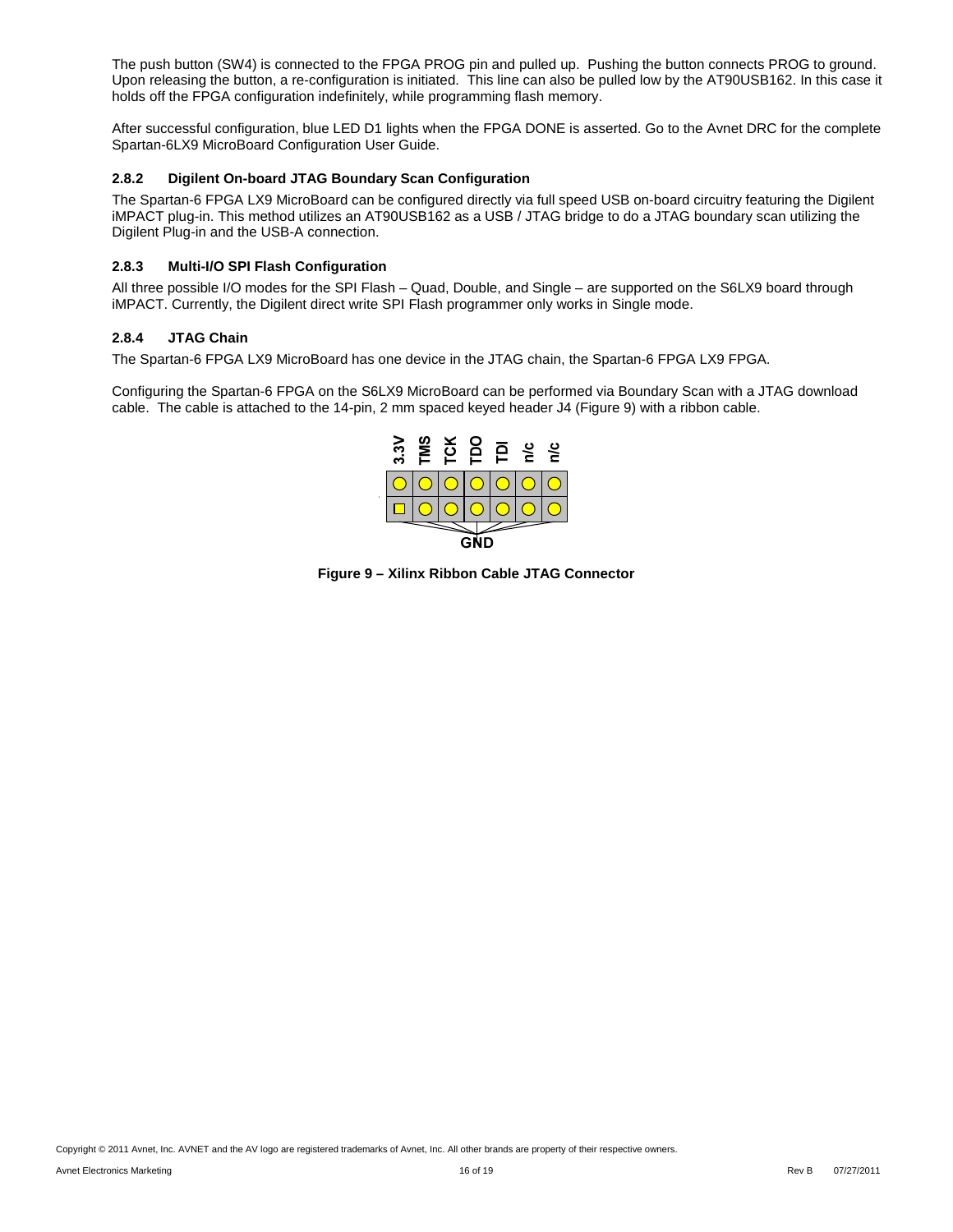### **3.0 Test Design**

The S6LX9 MicroBoard factory test is programmed into the Micron SPI Flash as part of the functional test when the boards are built. The results of this test are described in the Xilinx® Spartan®-6 LX9 MicroBoard Getting Started Guide, the full version of which is available on the DRC. Access to the factory test source archive, including a document describing the factory test procedure, may be achieved by contacting your local Avnet/Silica FAE or Avnet Centralized Technical Support.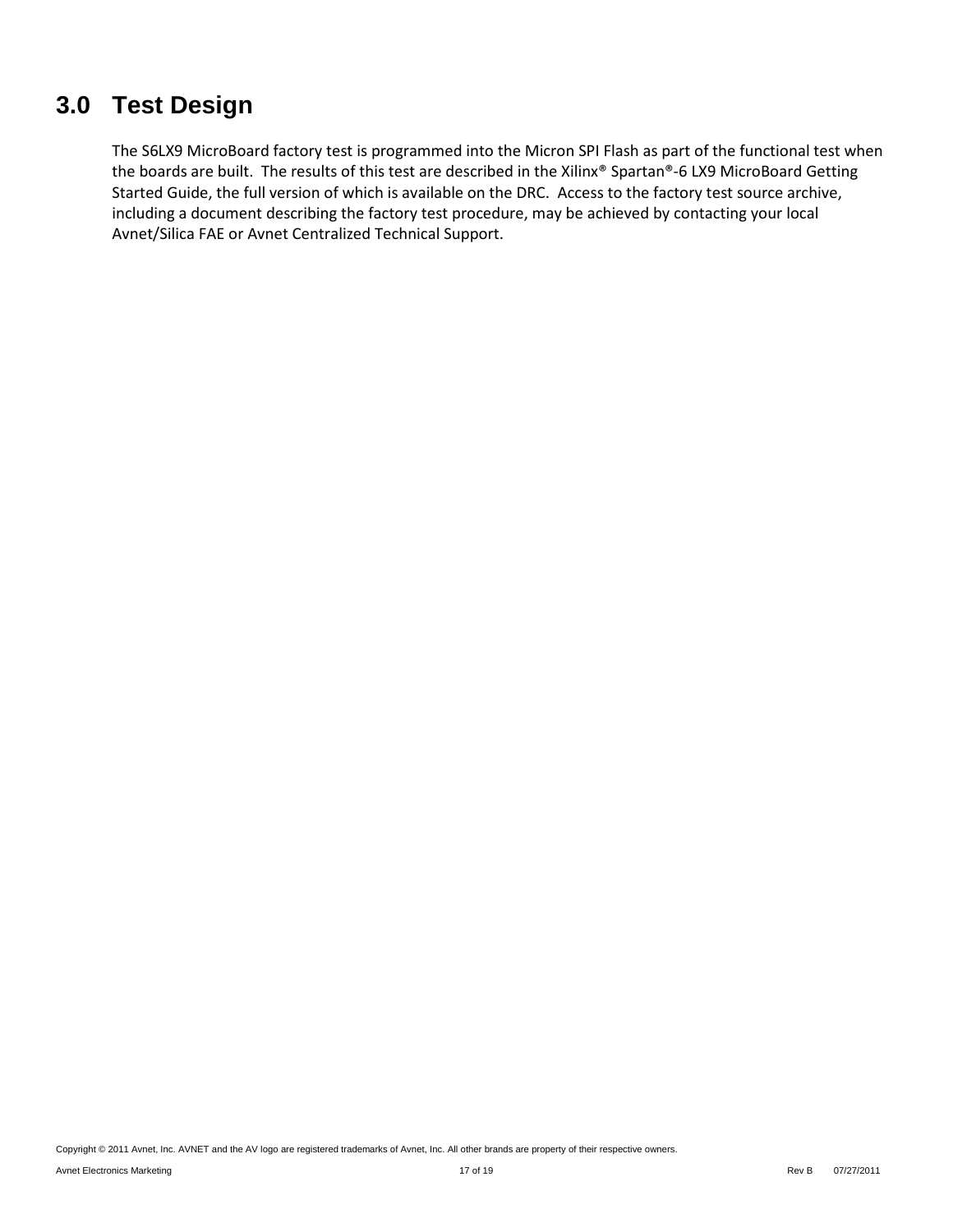# **4.0 Acknowledgements**

Avnet would like to acknowledge the following key partners for their key contributions to this project.

Texas Instruments (**www.ti.com/xilinxfpga**)

- Clock PLL
- Power Management Unit for voltage regulation

Micron

- Multi-I/O SPI Flash
- LPDDR Memory

Tyco

- RJ45 connector
- USB-A connector
- Micro-B USB connector
- DIP switch
- Push buttons
- USB Protection for electro-static discharge and over-voltage

#### Xilinx

- Spartan-6 FPGA
	- o **www.xilinx.com/spartan6**
- Xilinx ISE® Design Suite (IDS) DVD WebPACK edition
- ChipScope™ Pro and SDK license voucher (device-locked to XC6SLX9)